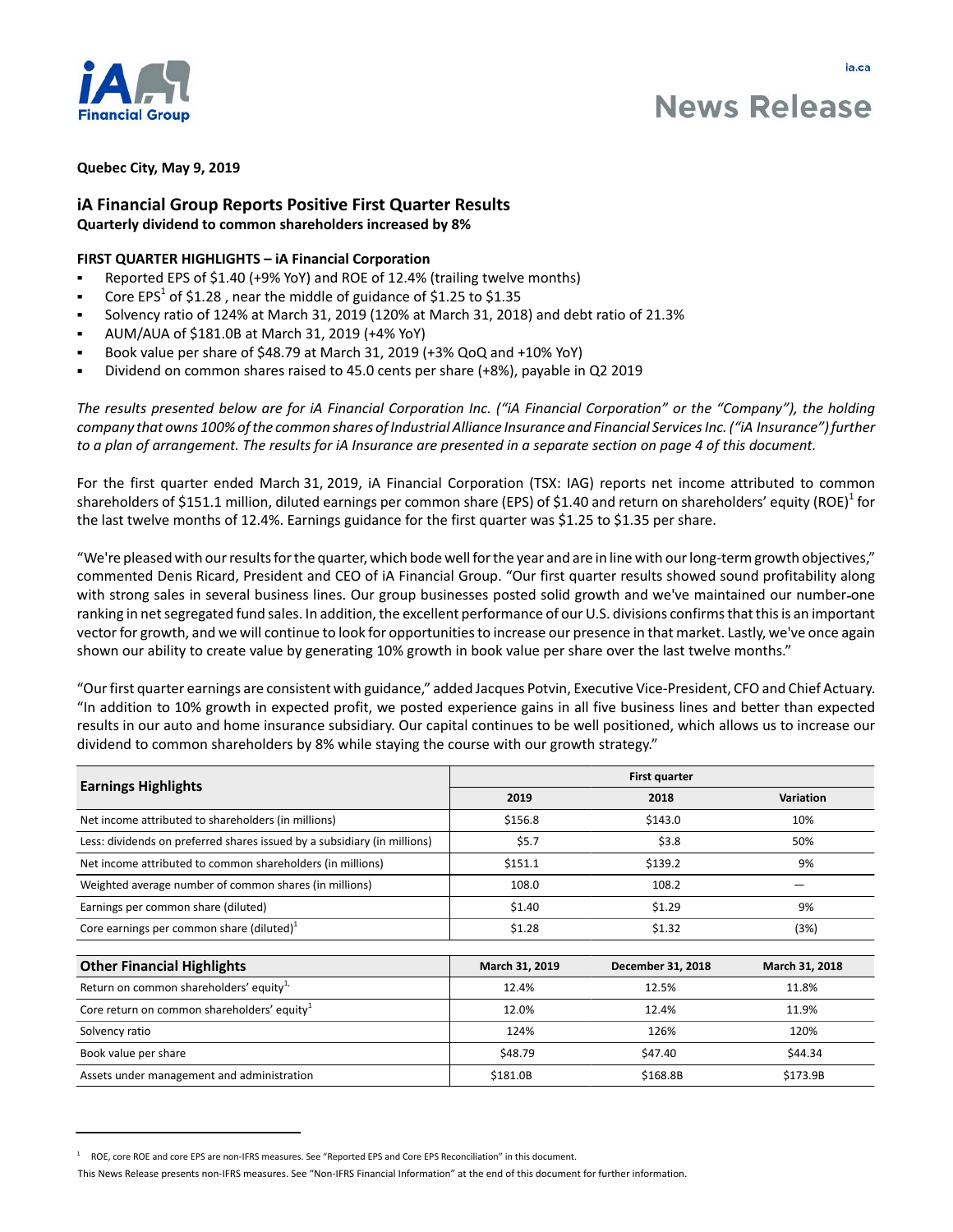*The results of iA Financial Corporation for the first quarter of 2019 are presented on a consolidated basis with those of its subsidiaries, including iA Insurance. Under a plan of arrangement, iA Financial Corporation became the successor issuer and the financial results of iA Insurance for the year ended December 31, 2018 constitute the financial results of iA Financial Corporation. The comparative data for 2018 presented herein is therefore the same as the data for iA Insurance.*

*Profitability -* For the first quarter ended March 31, 2019, iA Financial Corporation reports diluted earnings per share (EPS) of \$1.40, an increase of 9% from \$1.29 in the same quarter of 2018. Core EPS was \$1.28 and was near the middle of guidance of \$1.25 to \$1.35. As a reminder, diluted core EPS in the first quarter of 2018 was relatively high at \$1.32, largely due to particularly favourable policyholder experience at the time (+\$0.10 per share reflected in core EPS).

The following table reconciles reported and core EPS for the first quarter. Adjustments applied in the Company's core EPS calculation are explained in the section titled "Non-IFRS Financial Information".

| <b>Reported EPS and Core EPS Reconciliation</b>                  |         |               |                  |  |  |
|------------------------------------------------------------------|---------|---------------|------------------|--|--|
|                                                                  |         | First quarter |                  |  |  |
| (On a diluted basis)                                             | 2019    | 2018          | <b>Variation</b> |  |  |
| <b>Reported EPS</b>                                              | \$1.40  | \$1.29        | 9%               |  |  |
| <b>Adjusted for:</b>                                             |         |               |                  |  |  |
| Market-related gains and losses                                  | (50.15) | \$0.04        |                  |  |  |
| Policyholder experience gains and losses in excess of \$0.04 EPS | \$0.02  | (50.01)       |                  |  |  |
| Usual income tax gains and losses in excess of \$0.04 EPS        | \$0.01  |               |                  |  |  |
| <b>Core EPS</b>                                                  | \$1.28  | \$1.32        | (3%)             |  |  |

The following items presented in the Sources of Earnings section of the Company's Financial Information Package explain the differences between management's expectations and reported earnings for the three-month period ended March 31, 2019. All figures are after tax unless otherwise indicated. This information contains non-IFRS measures.

*Expected profit on in-force* increased by 10% to \$174.5 million pre-tax over the same quarter last year, reflecting strong growth in all lines of business, with the exception of Individual Wealth Management. A decline in profit was expected for this business line due to the drop in financial markets in the second half of 2018.

For all five lines of business, the Company reports a net market-related and policyholder experience gain of \$0.11 EPS (\$11.8 million) in the first quarter of 2019 versus management expectations. Details follow by line of business.

*Individual Insurance* reported an experience gain of \$0.06 EPS (\$6.5 million), resulting from the positive impact of markets on universal life policies (+\$0.12 EPS), partly offset by higher expenses (-\$0.03 EPS), unfavourable mortality and morbidity experience (-\$0.02 EPS) and lower commission income at PPI (-\$0.01 EPS).

*Individual Wealth Management* reported an experience gain of \$0.02 EPS (\$2.1 million). Market impact on investment fund income was positive (+\$0.03 EPS) while expenses were slightly higher than expected (-\$0.01 EPS).

*Group Insurance* reported a slight gain of \$0.5 million, with favourable experience in the Employee Plans division (+\$0.02 EPS) offset by unfavourable experience for P&C products in the Dealer Services division (-\$0.02 EPS).

*Group Savings and Retirement* reported a gain of \$0.02 EPS (\$1.5 million) owing to favourable longevity experience.

*US Operations* reported an experience gain of \$0.01 EPS (\$1.2 million) due to slightly higher results in both divisions (Individual Insurance and Dealer Services).

*Strain in the Individual Insurance and US Operations sectors -* Strain on new business amounted to \$6.2 million pre-tax, or 9% of sales for the quarter, representing a gain of \$0.01 EPS mainly due to a favourable sales mix.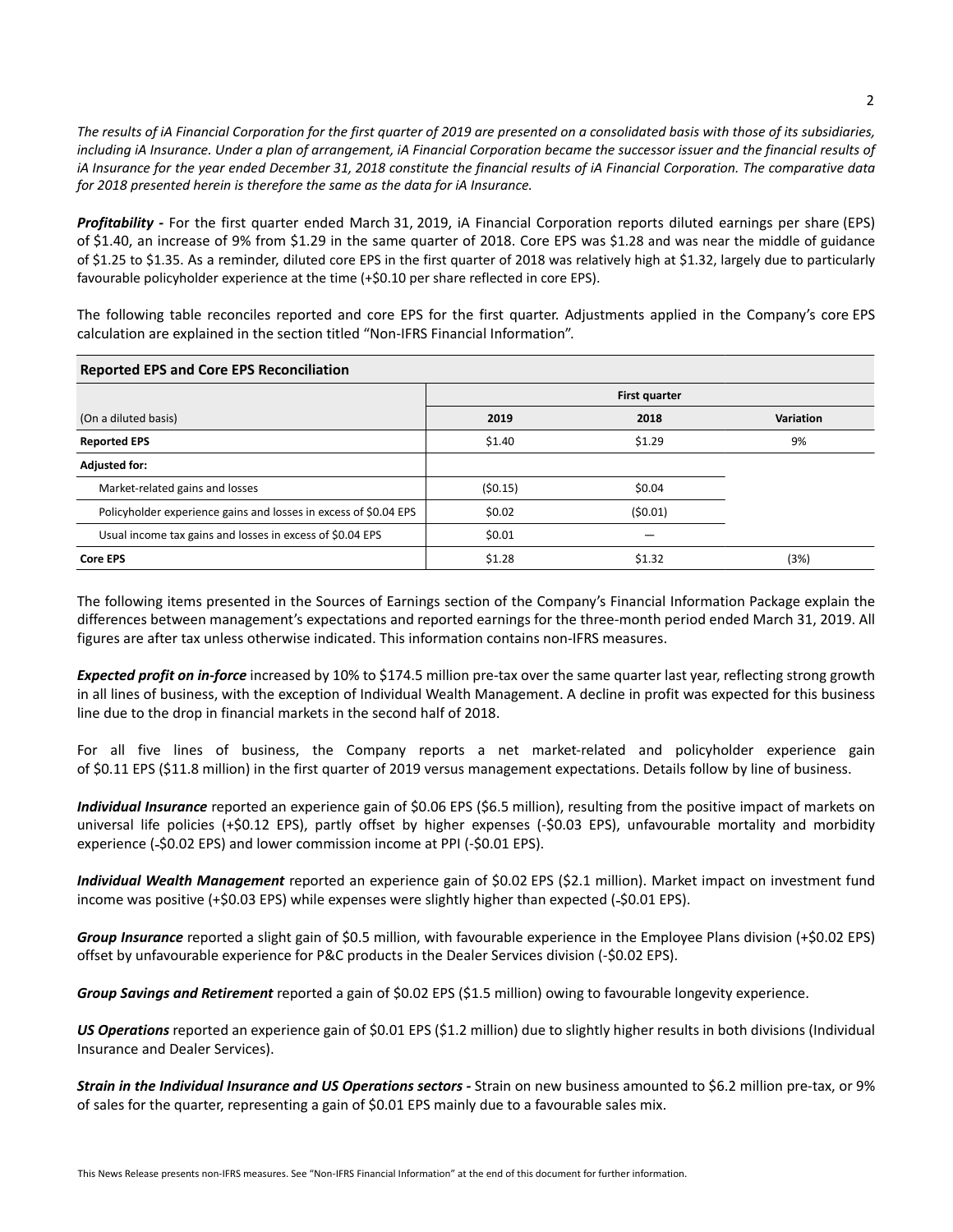Income on Capital - Income on capital reached \$22.6 million pre-tax, representing a gain of \$0.03 EPS. Gains were made at iA Auto and Home due to favourable experience (+\$0.01 EPS) and lower expenses (+\$0.01 EPS) and investment income was slightly higher due to gains on available-for-sale (AFS) securities (+\$0.01 EPS).

*Income Taxes -* The effective tax rate for the quarter of 24% is above guidance of 20% to 22% due to two items. First, experience gains in the business lines are taxed at the statutory rate, which is higher than the effective tax rate. Second, increased taxation resulted from the Company's status as a multinational insurer. This item represents a loss of \$0.05 EPS versus management expectations.

*Business Growth -* Assets under management and administration of \$181.0 billion were up 7% quarter over quarter and 4% year over year owing to market growth and net fund entries. Premiums and deposits of \$3.0 billion were up year over year (+2%), reflecting particularly strong growth in Group Savings and Retirement and US Operations.

The retail insurance sector in Canada reported total sales of \$41.2 million compared with \$46.7 million in the same quarter of 2018. The decrease is partly explained by a decline in excess premiums. The number of life insurance policies issued in the first quarter was up 3% year over year.

In retail wealth management, guaranteed product sales of \$109.2 million were similar to the previous year. Gross sales of segregated funds amounted to \$610.9 million (-1%), and net sales were \$145.2 million. Gross sales of mutual funds totalled \$546.3 million (-18%) with net outflows of \$88.5 million.

The group insurance sector reported total sales of \$309.0 million (+10%). In Employee Plans, sales of \$25.9 million were up 33% from the previous year. Special Markets Solutions had sales of \$73.6 million (+13%). In Dealer Services, non-prime loan originations of \$92.1 million were up 24%, P&C sales totalled \$52.6 million (+5%) and creditor insurance sales amounted to \$64.8 million (-10%).

The group savings and retirement sector reported total sales of \$675.5 million, representing growth of 26% versus first quarter 2018.

In the U.S., individual insurance sales grew by 11% to US \$19.2 million while dealer services sales grew a hearty 25% to US \$109.7 million.

At iA Auto and Home, written premiums in the first quarter grew by 6% to \$66.2 million.

*Capital* **-** At March 31, 2019, the solvency ratio was above the Company's target range at 124%, compared with 120% a year earlier and 126% at December 31, 2018. The change during the first quarter is the net result of organic capital generation (+1 percentage point); the impact of investment strategies to reduce macroeconomic risks (+0.5 percentage points); the implementation of IFRS-16 for lease contracts (-1 percentage point); macroeconomic changes, mainly reduced credit spreads (-1.5 percentage points); and the Normal Course Issuer Bid (-1 percentage point). After quarter-end, on April 11, 2019, iA Insurance announced its intention to redeem, on May 16, 2019, its 2.80% subordinated debentures due May 16, 2024, with a nominal value of \$250 million. This redemption is expected to decrease the solvency ratios of iA Insurance and iA Financial Corporation by 4 percentage points in the second quarter.

*Book value* **-** The book value per common share was \$48.79 at March 31, 2019, up 3% from the last quarter and 10% over twelve months.

*Normal Course Issuer Bid* **-** Under the program in effect from November 12, 2018 to November 11, 2019, the Company redeemed 1.8 million shares during the first quarter of 2019 for a total value of \$86.2 million. Between November 12, 2018 and March 31, 2019, the Company redeemed 2.9 million shares, representing 2.6% of its shares at November 1, 2018.

*Dividend* **-** The Board of Directors approved a quarterly dividend of 45 cents per share on the outstanding common shares of iA Financial Corporation. This represents an increase of 3.5 cents per share, or 8%, over the dividend paid in the previous quarter. This dividend is payable on June 17, 2019 to shareholders of record at May 24, 2019.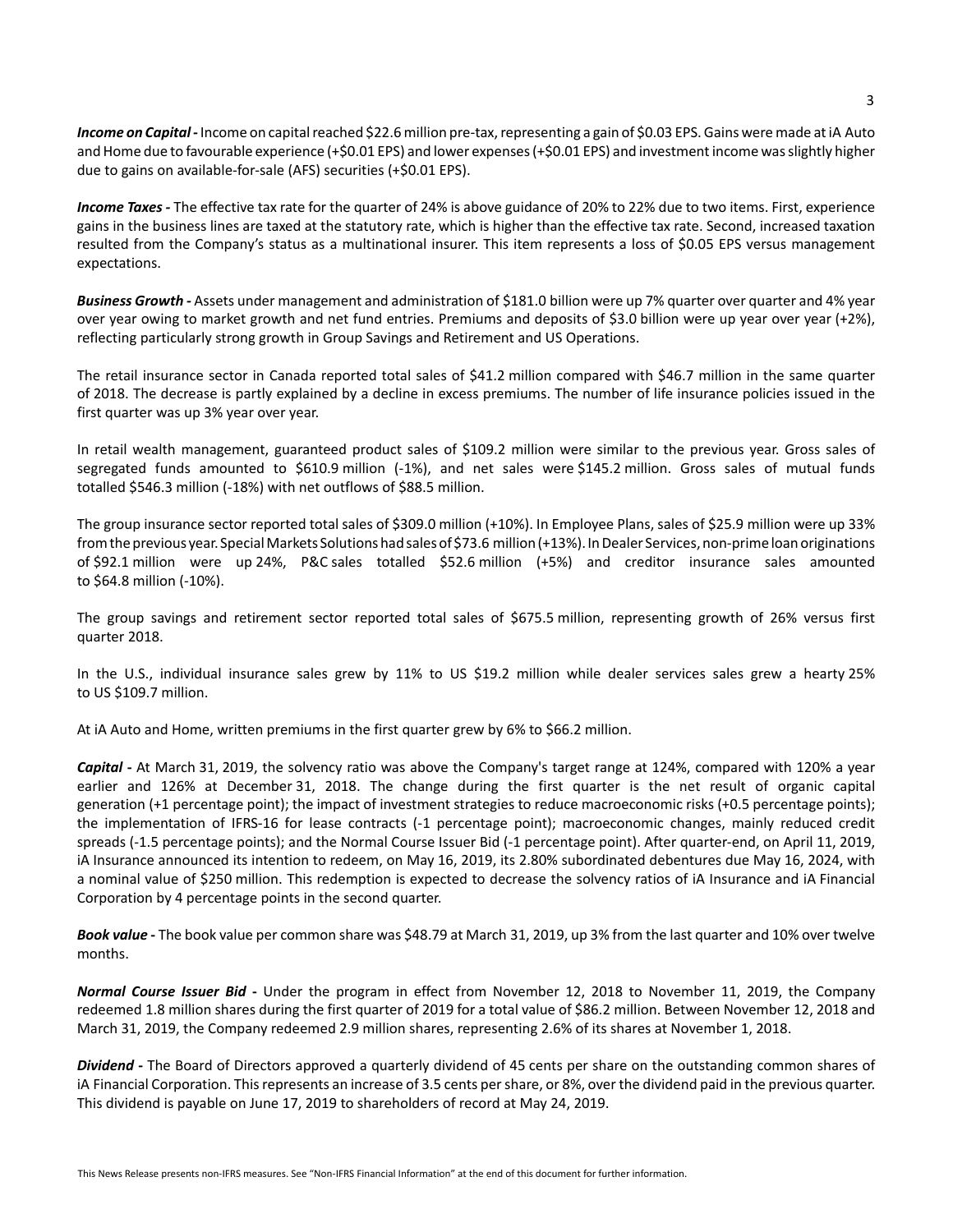*Dividend Reinvestment and Share Purchase Plan -* Registered shareholders wishing to enrol in iA Financial Corporation's Dividend Reinvestment and Share Purchase Plan (DRIP) so as to be eligible to reinvest the next dividend payable on June 17, 2019 must ensure that the duly completed form is delivered to Computershare no later than 4:00 p.m. on May 16, 2019. Enrolment information is provided on iA Financial Group's website at ia.ca under *About iA,* in the *Investor Relations/Dividends* section. Common shares issued under iA Financial Corporation's DRIP will be purchased on the secondary market and no discount will be applicable.

# *Market Guidance for 2019 for iA Financial Corporation*

- Earnings per common share: target range of \$5.75 to \$6.15  $\blacksquare$
- Return on common shareholders' equity (ROE): target range of 11.0% to 12.5%
- Solvency ratio: target range of 110% to 116%
- Dividend payout ratio: range of 25% to 35% with the target being the midpoint
- $\blacksquare$ Effective tax rate: target range of 20% to 22%
- Strain on new business: annual target of 6% of sales with quarterly range of 0% to 15%

Guidance for EPS and ROE excludes any potential impact of the year-end assumption review.

## **FIRST QUARTER HIGHLIGHTS – iA Insurance**

*Profitability* – In the first quarter of 2019, iA Insurance recorded net income attributed to its sole common shareholder, iA Financial Corporation, of \$151.3 million, an increase of \$12.1 million over \$139.2 million a year earlier. This growth is mainly explained by increased revenues, essentially in net premiums and investment income.

\_\_\_\_\_\_\_\_\_\_\_\_\_\_\_\_\_\_\_\_\_\_\_\_\_\_\_\_\_\_\_\_\_\_\_\_\_\_\_\_\_\_\_\_\_\_\_\_\_\_\_\_\_\_\_\_\_\_\_\_\_\_\_\_\_\_\_\_\_\_\_\_\_\_\_\_\_\_\_\_\_\_\_\_\_\_\_\_\_\_\_\_\_\_\_\_\_\_\_\_\_\_\_\_\_\_\_\_

*Financial position* – The solvency ratio was 123% at March 31, 2019, compared with 120% a year earlier and 126% at the end of the previous quarter. This is above the minimum required by regulatory authorities as well as iA Insurance's target range of 110% to 116%. After quarter-end, on April 11, 2019, iA Insurance announced its intention to redeem, on May 16, 2019, its 2.80% subordinated debentures due May 16, 2024, with a nominal value of \$250 million. This redemption is expected to decrease the solvency ratio of iA Insurance by 4 percentage points in the second quarter.

*Dividend* – On February 14, 2019, the Board of Directors of iA Insurance approved a dividend of \$1.6578 per common share to be paid in the first quarter of 2019 to its sole common shareholder, iA Financial Corporation, for a total of \$180 million. Furthermore, a dividend totalling \$90 million was authorized by the Board of Directors to be paid by iA Insurance in the second quarter to its sole shareholder, iA Financial Corporation.

| <b>iA</b> Insurance                          |                |                   |                |
|----------------------------------------------|----------------|-------------------|----------------|
| <b>Earnings Highlights</b>                   |                | First quarter     |                |
| (In millions of dollars)                     | 2019           | 2018              | Variation      |
| Net income attributed to shareholders        | 157.0          | 143.0             | 14.0           |
| Less: dividends on preferred shares          | 5.7            | 3.8               | 1.9            |
| Net income attributed to common shareholders | 151.3          | 139.2             | 12.1           |
| <b>Other Financial Highlights</b>            | March 31, 2019 | December 31, 2018 | March 31, 2018 |
| Total capital (in millions of dollars)       | 6,608.6        | 6,619.5           | 6,426.8        |
| Solvency ratio                               | 123%           | 126%              | 120%           |

\_\_\_\_\_\_\_\_\_\_\_\_\_\_\_\_\_\_\_\_\_\_\_\_\_\_\_\_\_\_\_\_\_\_\_\_\_\_\_\_\_\_\_\_\_\_\_\_\_\_\_\_\_\_\_\_\_\_\_\_\_\_\_\_\_\_\_\_\_\_\_\_\_\_\_\_\_\_\_\_\_\_\_\_\_\_\_\_\_\_\_\_\_\_\_\_\_\_\_\_\_\_\_\_\_\_\_\_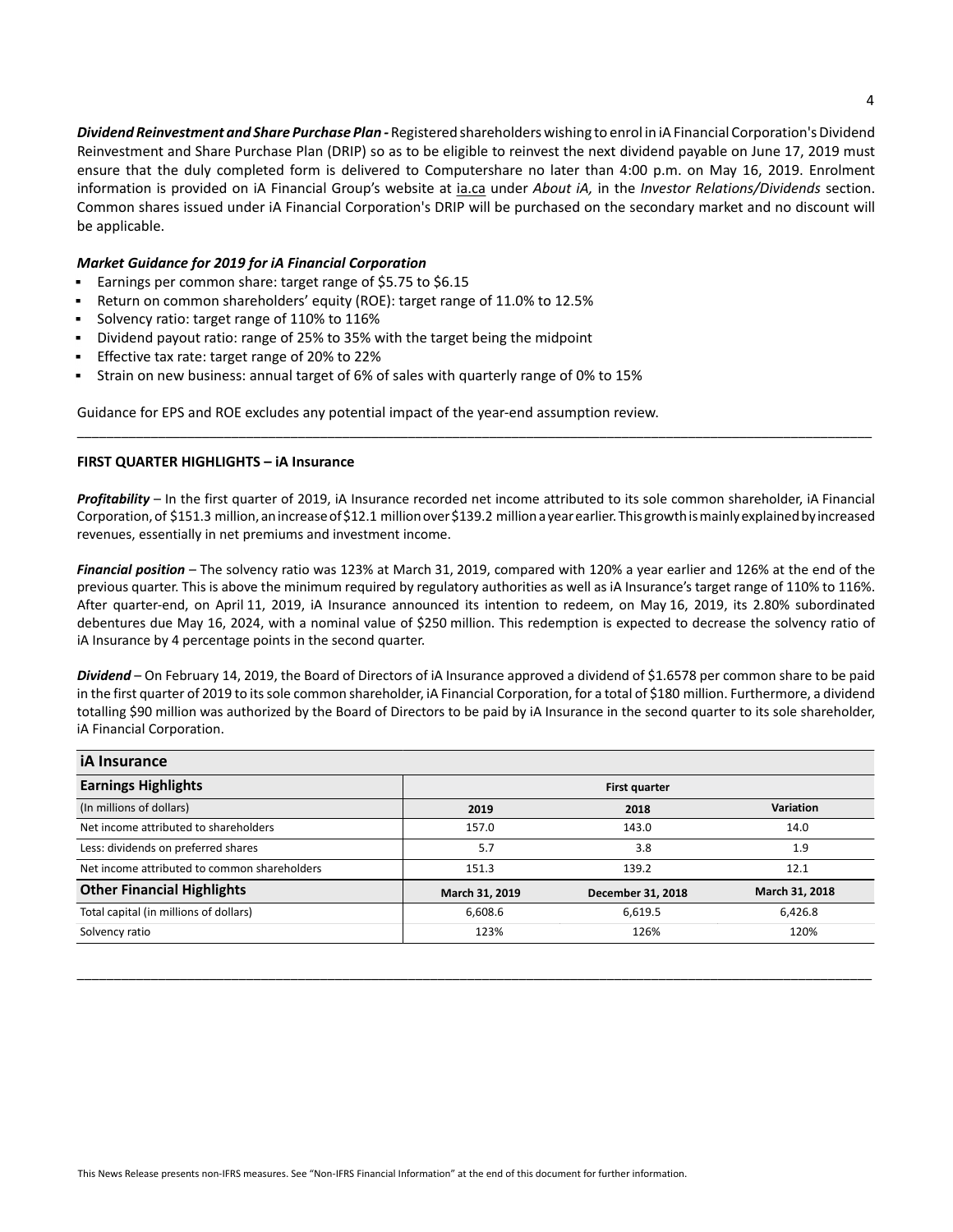## **GENERAL INFORMATION**

#### **Non-IFRS Financial Information**

iA Financial Corporation and iA Insurance (collectively "iA Financial Group") report their financial results and statements in accordance with International Financial Reporting Standards (IFRS). iA Financial Group also publishes certain financial measures that are not based on IFRS (non-IFRS). A financial measure is considered a non-IFRS measure for Canadian securities law purposes if it is presented other than in accordance with the generally accepted accounting principles used for the companies' audited financial statements. These non-IFRS financial measures are often accompanied by and reconciled with IFRS financial measures. For certain non-IFRS financial measures, there are no directly comparable amounts under IFRS. iA Financial Group believes that these non-IFRS financial measures provide additional information to better understand iA Financial Group's financial results and assess its growth and earnings potential, and that they facilitate comparison of the quarterly and full-year results of iA Financial Group's ongoing operations. Since non-IFRS financial measures do not have standardized definitions and meaning, they may differ from the non-IFRS financial measures used by other institutions and should not be viewed as an alternative to measures of financial performance determined in accordance with IFRS. iA Financial Group strongly encourages investors to review its financial statements and other publicly-filed reports in their entirety and not to rely on any single financial measure.

 Non-IFRS financial measures published by iA Financial Corporation include, but are not limited to: return on common shareholders' equity (ROE), core earnings per common share (core EPS), core return on common shareholders' equity (core ROE), sales, net sales, assets under management (AUM), assets under administration (AUA), premium equivalents, deposits, sources of earnings measures (expected profit on in-force, experience gains and losses, strain on sales, changes in assumptions, management actions and income on capital), capital, solvency ratio, interest rate and equity market sensitivities, loan originations, finance receivables and average credit loss rate on car loans.

The analysis of profitability according to the sources of earnings presents sources of income in compliance with the guideline issued by the Office of the Superintendent of Financial Institutions and developed in co-operation with the Canadian Institute of Actuaries. This analysis is intended to be a supplement to the disclosure required by IFRS and to facilitate the understanding of iA Financial Corporation's financial position by both existing and prospective stakeholders to better form a view as to the quality, potential volatility and sustainability of earnings. It provides an analysis of the difference between actual income and the income that would have been reported had all assumptions at the start of the reporting period materialized during the reporting period. It sets out the following measures: expected profit on in-force business (representing the portion of the consolidated net income on business in force at the start of the reporting period that was expected to be realized based on the achievement of best estimate assumptions); experience gains and losses (representing gains and losses that are due to differences between the actual experience during the reporting period and the best estimate assumptions at the start of the reporting period); new business strain (representing the point-of-sale impact on net income of writing new business during the period); changes in assumptions, management actions and income on capital (representing the net income earned on iA Financial Corporation's surplus funds).

Non-IFRS financial measures published by iA Insurance include, but are not limited to: return on common shareholders' equity (ROE), sales, assets under management (AUM), assets under administration (AUA), capital and solvency ratio.

Sales is a non-IFRS measure used to assess iA Financial Group's ability to generate new business. They are defined as fund entries on new business written during the period. Net premiums, which are part of the revenues presented in the financial statements, include both fund entries from new business written and in-force contracts. Assets under management and administration is a non-IFRS measure used to assess iA Financial Group's ability to generate fees, particularly for investment funds and funds under administration. An analysis of revenues by sector is presented in the Analysis According to the Financial Statements section of the Management's Discussion and Analysis.

Core earnings per common share is a non-IFRS measure used to better understand the capacity of iA Financial Corporation to generate sustainable earnings.

Management's estimate of iA Financial Corporation's core earnings per common share excludes: 1) specific items, including but not limited to year end assumption changes and unusual income tax gains and losses; 2) market gains and losses related to universal life policies, investment funds (MERs) and the dynamic hedging program for segregated fund guarantees; 3) gains and losses in excess of \$0.04 per share, on a quarterly basis, for strain on Individual Insurance sales, for policyholder experience by business segment (Individual Insurance, Individual Wealth Management, Group Insurance, Group Savings and Retirement, US Operations and iA Auto and Home Insurance), for usual income tax gains and losses and for investment income on capital.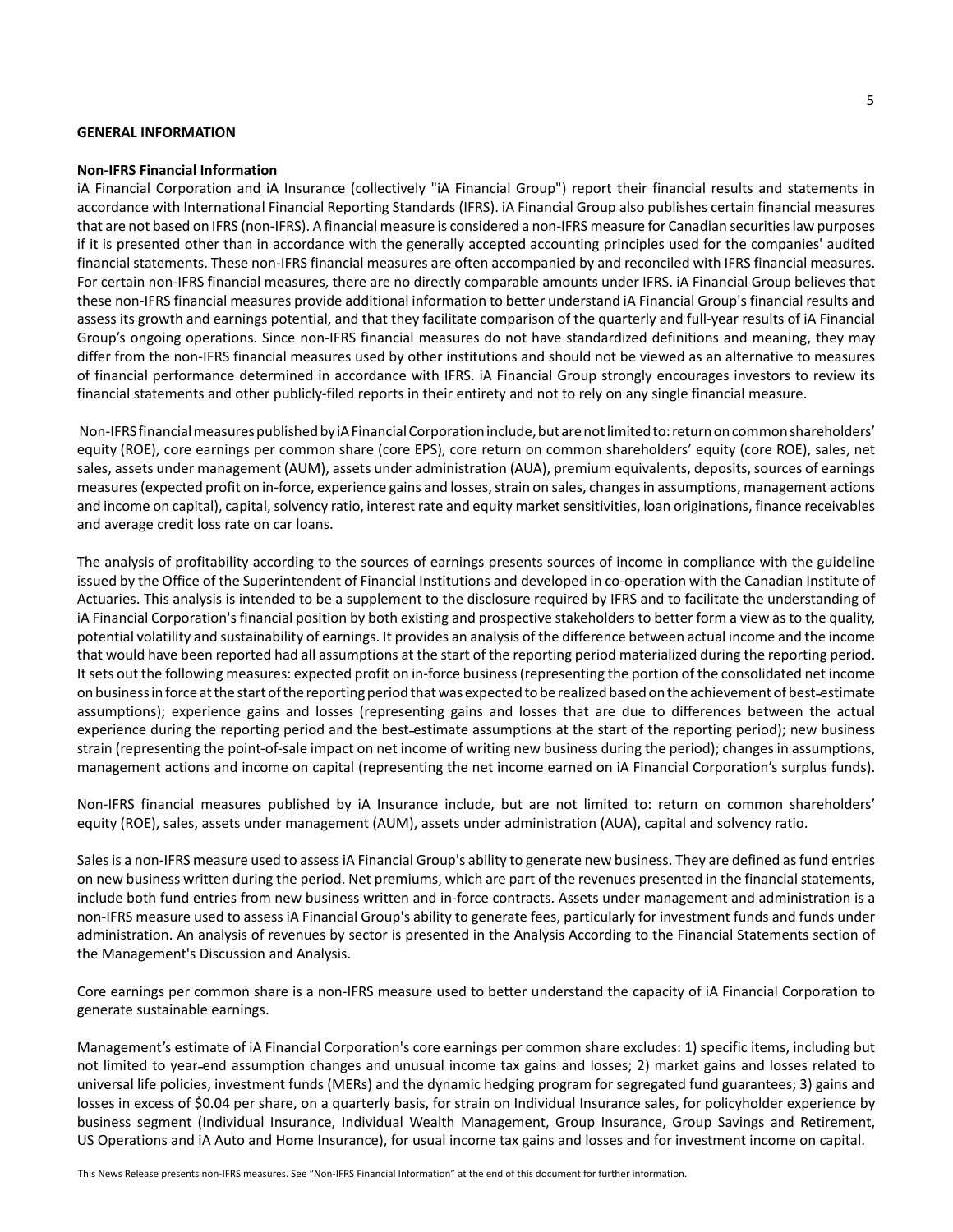#### **Forward-looking Statements**

This press release may contain statements relating to strategies used by iA Financial Group or statements that are predictive in nature, that depend upon or refer to future events or conditions, or that include words such as "may", "will", "could", "should", "would", "suspect", "expect", "anticipate", "intend", "plan", "believe", "estimate", and "continue" (or the negative thereof), as well as words such as "objective" or "goal" or other similar words or expressions. Such statements constitute forward looking statements within the meaning of securities laws. Forward-looking statements include, but are not limited to, information concerning the Company's possible or assumed future operating results. These statements are not historical facts; they represent only the Company's expectations, estimates and projections regarding future events.

Although iA Financial Group believes that the expectations reflected in such forward-looking statements are reasonable, such statements involve risks and uncertainties, and undue reliance should not be placed on such statements. Certain material factors or assumptions are applied in making forward-looking statements, and actual results may differ materially from those expressed or implied in such statements. Factors that could cause actual results to differ materially from expectations include, but are not limited to: general business and economic conditions; level of competition and consolidation; changes in laws and regulations including tax laws; liquidity of iA Financial Group including the availability of financing to meet existing financial commitments on their expected maturity dates when required; accuracy of information received from counterparties and the ability of counterparties to meet their obligations; accuracy of accounting policies and actuarial methods used by iA Financial Group; insurance risks including mortality, morbidity, longevity and policyholder behaviour including the occurrence of natural or man-made disasters, pandemic diseases and acts of terrorism.

Additional information about the material factors that could cause actual results to differ materially from expectations and about material factors or assumptions applied in making forward-looking statements may be found in the "Risk Management" section of the Management's Discussion and Analysis for the year 2018 and in the "Management of Risks Associated with Financial Instruments" note to the audited consolidated financial statements for the year ended December 31, 2018, and elsewhere in iA Financial Group's filings with Canadian securities regulators, which are available for review at sedar.com.

The forward-looking statements in this news release reflect iA Financial Group's expectations as of the date of this press release. iA Financial Group does not undertake to update or release any revisions to these forward-looking statements to reflect events or circumstances after the date of this document or to reflect the occurrence of unanticipated events, except as required by law.

## **Documents Related to the Financial Results**

For a detailed discussion of iA Financial Corporation's and iA Insurance's first quarter results, investors are invited to consult the Management's Discussion and Analysis for the quarter ended March 31, 2019, the related financial statements and accompanying notes and the Financial Information Package for each company, all of which are available on the iA Financial Group website at ia.ca under *About iA,* in the *Investor Relations/Financial Reports* section and on SEDAR at sedar.com.

#### **Conference Call**

Management will hold a conference call to present iA Financial Group's first quarter results on Thursday, May 9, 2019 at 11:30 a.m. (ET). The toll-free dial-in number is 1-800-624-3491. A replay of the conference call will be available for a one-week period, starting at 2:00 p.m. on Thursday, May 9, 2019. To access the conference call replay, dial 1-800-558-5253 (toll-free) and enter access code 21919972. A webcast of the conference call (listen-only mode) will also be available on the Company's website at ia.ca.

#### **Annual Meeting**

iA Financial Group is holding its Annual Meeting at 2:00 p.m. (ET) on Thursday, May 9, 2019 at the Quebec City Convention Centre located at 1000 René-Lévesque Boulevard East in Quebec City. Media will have the opportunity to meet with President and Chief Executive Officer Denis Ricard immediately after the meeting at approximately 3:30 p.m. A video and audio webcast of the meeting as well as a copy of management's presentation will be available on the iA Financial Group website at ia.ca under *About iA*, in the *Investor Relations/Events and Presentations* section.